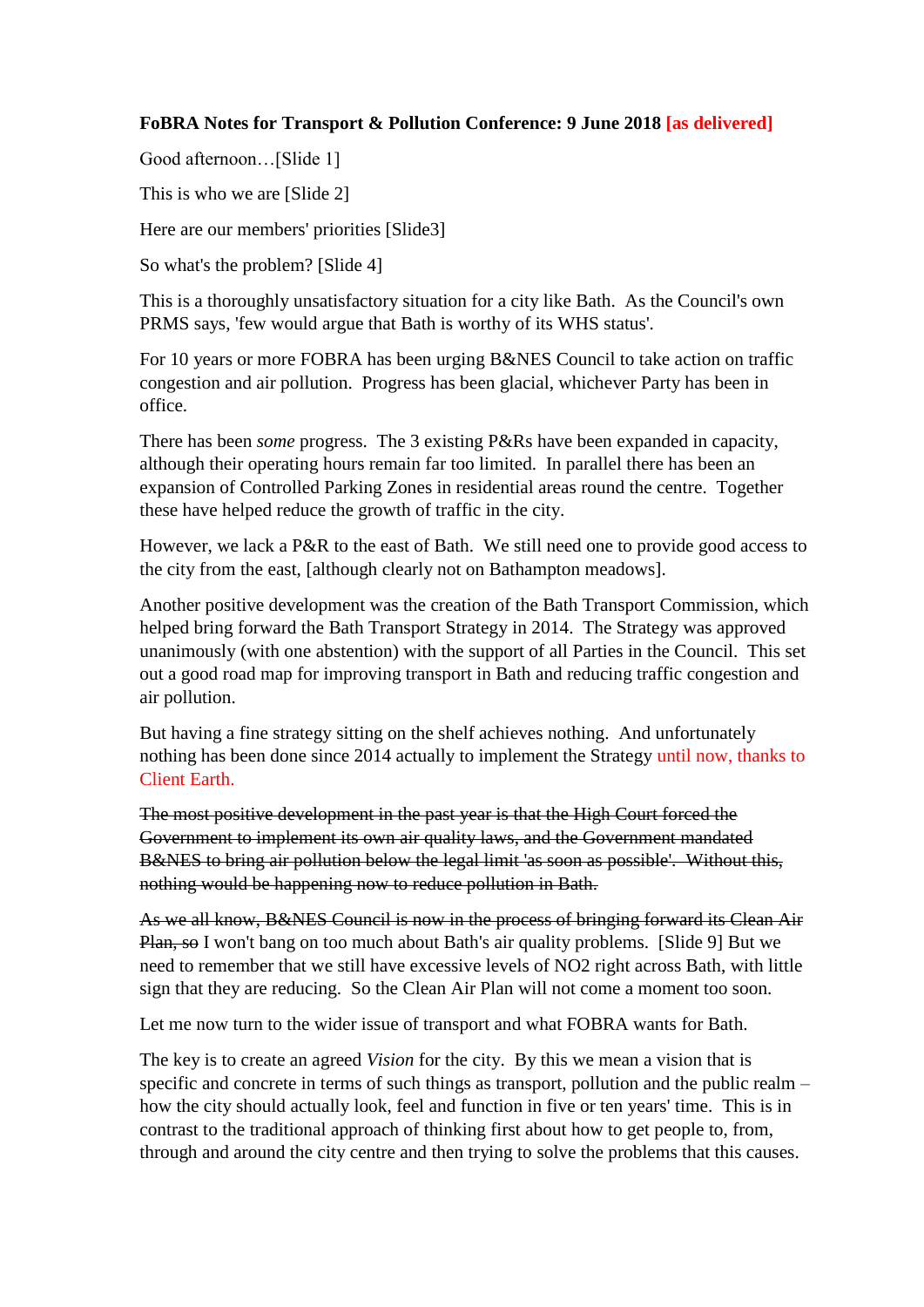The Vision should start with the city centre, since the centre contains most of the city's economic and social activity as well as the cultural and historic places that most visitors come for. The centre should be designed to create a world class urban environment for people who live, work and play there. This is what we want for Bath city centre [Slide 10].

Of course it's not just about the centre. We must address transport needs and access throughout Bath and the surrounding area. Here are some of the wider issues that need to be addressed [Slide 11].

To summarise, FOBRA wants B&NES to *implement* a transport *plan* based on a clear vision for the city and its public realm, for example [Slide 13]:

'A beautiful city in a green setting, with vibrant public spaces, a historic centre free of all but essential traffie<sup>\*</sup>, clean air, good mobility and excellent transport infrastructure<sup>1</sup>

This may sound familiar to some of you. It is the Vision of the Bath Alliance for Transport and Public Realm, of which FOBRA is a member, along with 20 other key Bath stakeholders.

Let me offer some specific examples of good practice from elsewhere, compared to our own poor city [Slides 14-21].

None of this should be controversial; it is basically a synthesis of the objectives set out in B&NES's Core Strategy, Transport Strategy and the PRMS [Slides 22, 23, 24].

The PRMS Pattern Book is actually replete with examples of good practice from elsewhere and of how spaces in Bath could be transformed [Slide 25].

This seems entirely in line with the conclusions of the two previous discussions that Wera promoted: that Bath needs less traffic and pollution; better provision for pedestrians and cyclists; and better public transport to provide mobility and access to the city as an alternative to the private car.

Lucy Simon has told us how Bath needs more parking, but frankly that will just generate more traffic and more congestion and pollution, and is no answer. Historic cities throughout UK and the Continent have shown that business thrives in a low-traffic environment [York, Burgos, Pontevedra, Beaune, Zurich, La Rochelle, Bruges, Baden Baden, Copenhagen, Santiago de Compostella, Perugia, Syracuse]. With a better environment, footfall will increases and business does well. Pedestrianising New York's Times Square led to an enormous upsurge in retail businesses. Cars don't shop, people do. The question is, how do we provide good access for *people*?

B&NES has a golden opportunity to implement these strategies in conjunction with the Clean Air Plan which it has been mandated to produce. 92% of NO2 in Bath is from motor vehicles. Virtually every measure in the Clean Air Plan will be transport related, and it makes no sense to pursue it in isolation from these wider strategic objectives. [At the very least, furtherance of the Bath Transport Strategy and PRMS should be added to the Evaluation Criteria for the Clean Air Plan [H2M Report paragraph 3.3.3, page 43]].

FOBRA supports a central Bath CAZ, but it is not the only way of cutting emissions and improving air quality by 2021. Vehicle movement and hence air pollution in the city